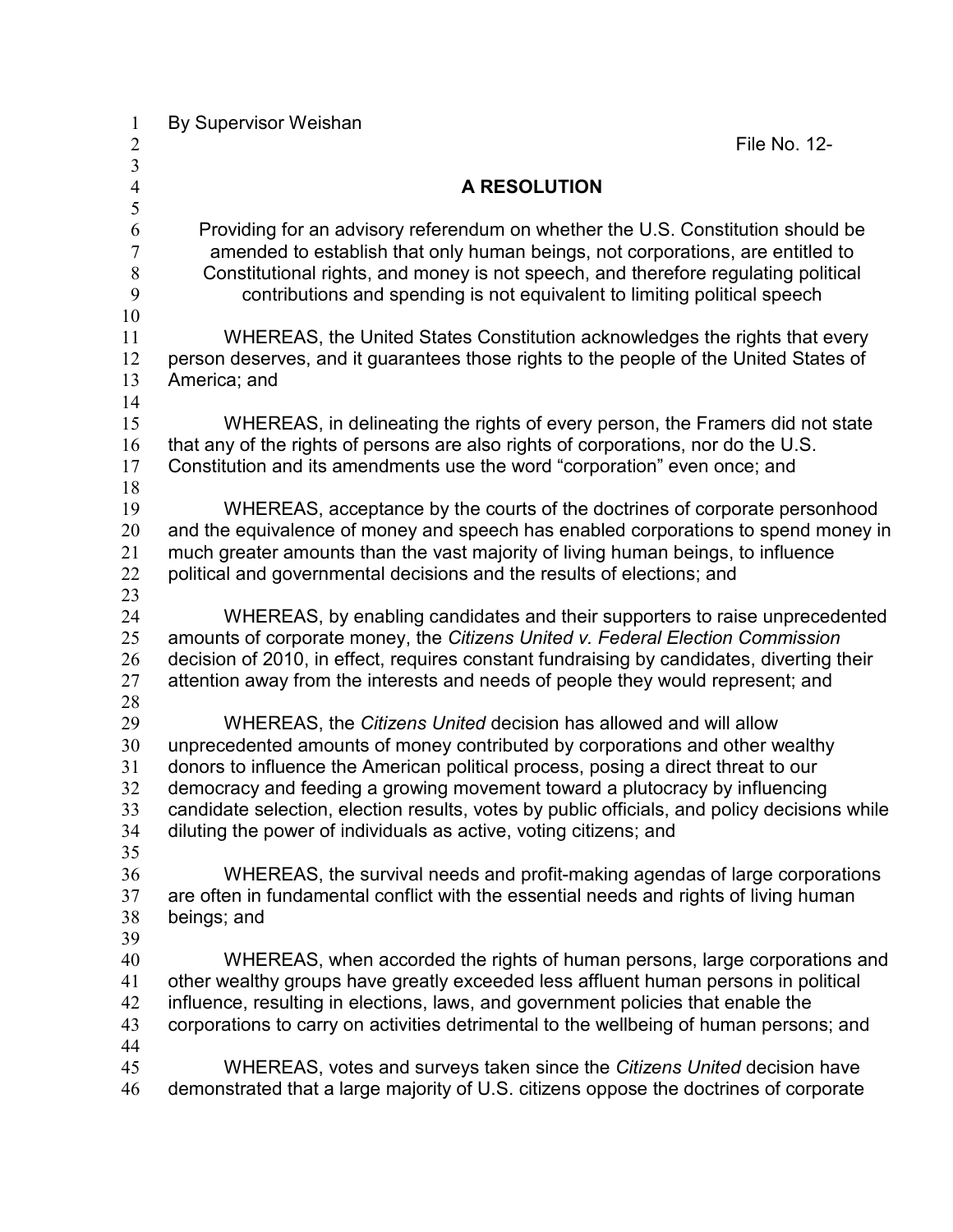personhood and the equivalence of money and speech and the consequences of those doctrines; and WHEREAS, the people of the United States have previously used the constitutional amendment process to correct those egregiously wrong decisions of the United States Supreme Court that undermine our democracy; and WHEREAS, an advisory, non-binding referendum would allow Milwaukee County residents to express their opinion on whether the U.S. Constitution should be amended to establish that only human beings, not corporations, are entitled to Constitutional rights, and money is not speech, and therefore regulating political contributions and spending is not equivalent to limiting political speech; and WHEREAS, a County-wide advisory referendum to ascertain the will of the people can only be authorized by the Milwaukee County Board of Supervisors; now, therefore, BE IT RESOLVED by the County Board of Supervisors of Milwaukee County, Wisconsin, as follows: Section 1. Referendum Election. The County Clerk is hereby directed to call an advisory referendum election to be held in the County at the regularly scheduled election to be held on November 6, 2012, for the purpose of submitting to the qualified electors of the County the proposition of whether an amendment to the United States Constitution that would continue to guarantee Constitutional rights to individual, living persons but not to corporations and would allow governments to regulate political contributions should proceed. The referendum shall be held, noticed and conducted following the procedures set forth in Section 59.52(25) of the Wisconsin Statutes. Section 2. Official Referendum Ballot Form. The ballot to be used at the referendum election shall be prepared in accordance with the provisions of Sections 5.64(2) and 7.08(1)(a) of the Wisconsin Statutes. The ballot shall be substantially in the form attached hereto as Exhibit A. ; and BE IT FURTHER RESOLVED, that the Comptroller is authorized and directed to transfer the \$25,000 in funding needed to facilitate the placing of a County-wide advisory referendum on the Fall 2012 ballot, from the Appropriation for Contingencies (Org. 1945) to the Election Commission (Org. 3010).